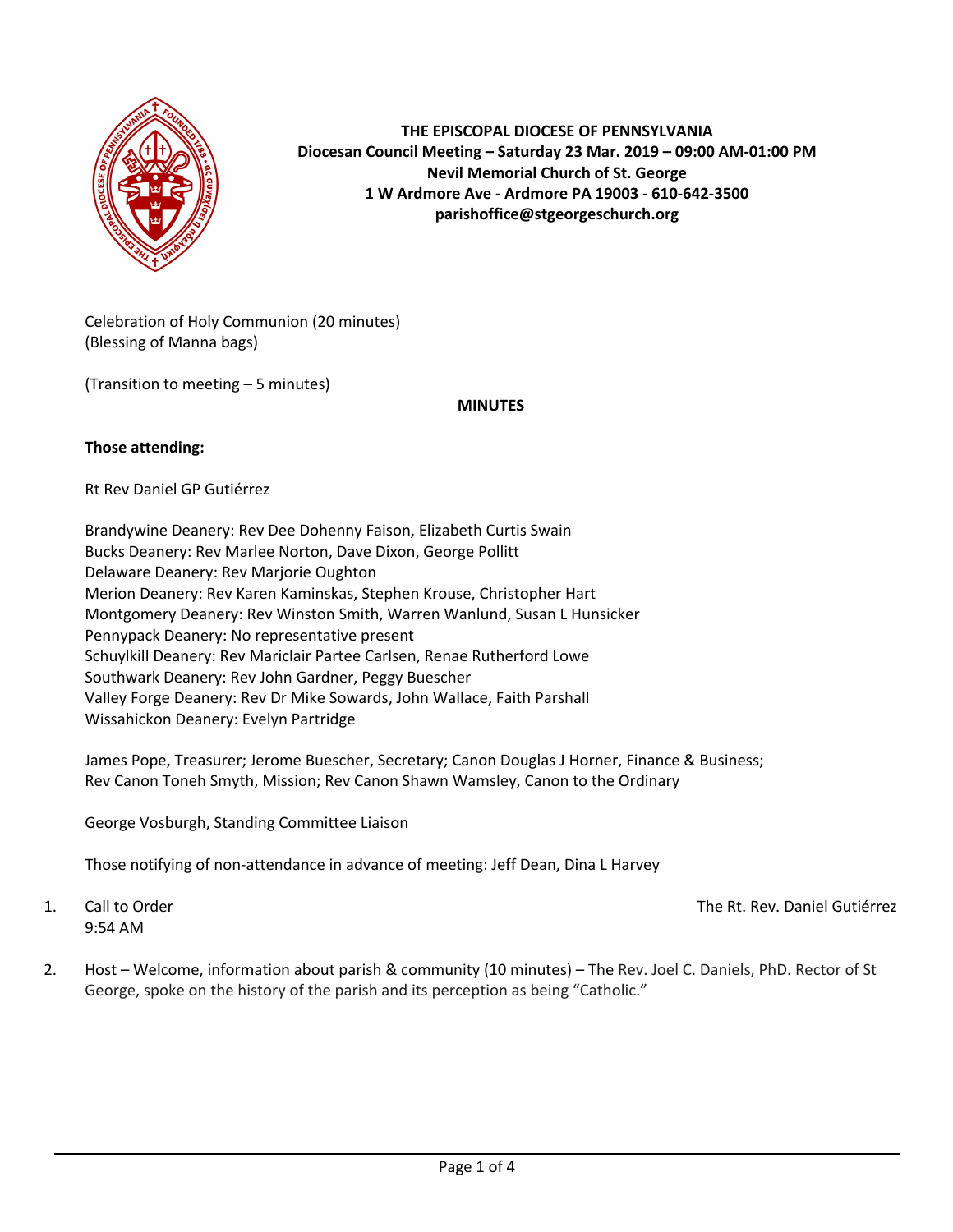#### 3. Opening of the meeting (5 minutes) The Rt. Rev. Daniel Gutiérrez, Presider

- a. The Bishop welcomed everyone in attendance.
- b. Adoption of the agenda:

The Bishop announced that he would prefer to dispense with the agenda for this meeting to permit discussion of larger issues facing the diocese and diocesan council, largely in conjunction with the movement toward diocesan incorporation. A motion was made, seconded, and approved by voice vote.

4. Minutes of the 19 Jan 2019 meeting of Diocesan Council (5 minutes) Jerome Buescher, Secretary

A motion to accept the minutes was made, seconded, and approved.

5. Incorporation – recommended actions for Diocesan Council Elizabeth Swain

Elizabeth Swain distributed a handout titled "Incorporation Update." A scanned PDF of that handout is appended first at the end of these minutes.

Page one of the handout delineates action items, pertinent to incorporation, for Diocesan Council.

Page two of the handout delineates a timeline for the incorporation process, leading up the Diocesan Convention 236 in November of 2019.

In regard to the Permanent Committees mentioned in item 6.2.6, Dave Dixon circulated sign-up sheets requesting that Council members indicate their interest in the six committees being formed. Dave impressed upon Council members the importance of getting this effort underway. These committees were established (as part of the Incorporation resolution passed at the November 2018 Convention) in November. It is now March.

Elizabeth Swain added that the committees can have meetings outside Diocesan Council meetings. The committees need to staff and empower themselves to carry out their function as described in Section 6.2.6 of the distributed handout.

6. Bishop's Report (15 minutes) The Rt. Rev. Daniel Gutiérrez

The Bishop noted that the budget is going forward, with attention to the historic distinction between mandatory and voluntary contributions. The Bishop affirmed that he is aware that we, the DioPA, have to make cuts. But the Bishop is also aware, as he has heard over his three years in the DioPA, that we have crushing poverty – and that that is a sin. We have racism. We have classism. Parishes in DioPA need support; but the Bishop pointed out that this diocese has staff that is one-quarter to one-half the size of similarly sized dioceses. We have a single bishop, not two or three. We, as an Episcopal diocese, are responsible for proclaiming the good news.

The diocese is working to formulate a budget that deals with all those things. But we are the diocese, he needs us, the Diocese needs us. He challenges us to "think differently," not to think as though we were still in the 1950s, but as preparing for at least through the next five years.

We need to do it together, as a diocese. It's not Hispanic ministry, it's not black ministry, it's our ministry, our mission. The way we are doing it now is death by 1,000 cuts. As the Bishop put it: This is your church! Throw it open!

Rev Dr Mike Sowards pointed out that increasing contributions to DioPA means cuts to the local staff. The goal has to be achieved by a multi-year plan, not by a one-shot action.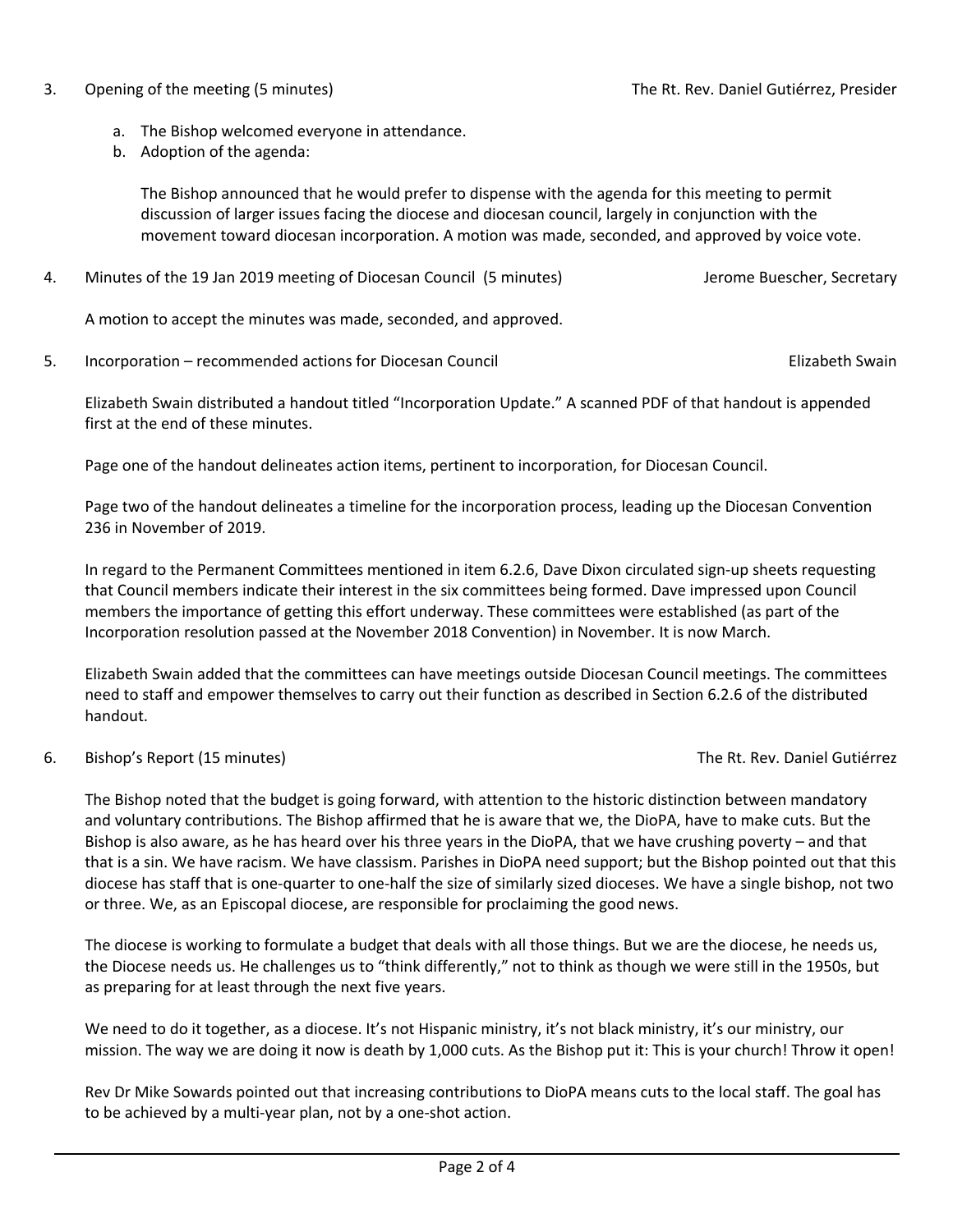It was pointed out that there are some outside-the-diocese funds available from the national church and other granting agencies. Grants from those entities might help fund outreach efforts.

Faith Parshall – conflicted about spending on bricks, mortal, empty facilities at expense of human need. There needs to be attention paid to stewardship and its broader implications.

Rev Marlee Norton – there's a budget axiom: reduce expenses, increase income. It's widely felt that there's an Issue with larger, wealthier churches of the diocese who don't pull their DioPA weight.

Warren Wanlund – helped to merge two churches, proud of that effort. It was painful, difficult. But it worked. Bishop – Holy Trinity Lansdale. Tried valiantly, but found they were past point of help, and simply needed to cease operations. So, let's look at options. Ceasing or merging does not mean the church is a failure. But we do need to consider and be willing to DO THINGS DIFFERENTLY.

John Wallace – There are local wishes & global wishes. Churches, by and large, are dead zones outside 4 hours on Sunday and some weekday evenings. An issue for people in the 21st century: peace and quiet. People can find that at some churches that aren't "programming" in those hours. That's serving a need beyond what serves this parish, what serves me. It's a global outreach – outreach to the next generation. One more point: there's no reason for every parish to have a food pantry; we're often really close geographically.

Christopher Hart – going outside, thinking differently, leveraging technology. It is possible to work collaboratively when not physically co-located. Bishop – there's some symbolic need but it doesn't need to be extravagant.

Rev Dee Faison – how much campus effort is there at the diocesan level? The answers that were proffered were St Mary Hamilton Village with U Penn, a parish with Swarthmore College. Temple U is out of Advocate.

Bishop – we need to reclaim our diocese!

7. Treasurer's Report (10 minutes) Mr. James Pope, Treasurer Mr. James Pope, Treasurer

Mr Pope presented a succinct and non-alarming review of DioPA's financial position.

8. Financials **Canon Douglas Horner** Canon Douglas Horner Canon Douglas Horner Canon Douglas Horner

Canon Horner presented more detailed figures. A scan of the diocese's summary financial position is appended at the end of these minutes.

9. Standing Committee Report (5 minutes) Standing Committee Liaison Standing Committee Liaison

George Vosburgh – presented a short report. The Standing Committee has been occupied in working people through the ordination process. That process is now up and running, ordinations are scheduled. The process is greatly improved from the Commission on Ministry's (COM's) perspective and the candidates' perspective. Anti-Racism Commission (ARC) – all ordinands, all clergy entering DioPA, and DioPA staff will complete training in a one-year cycle.

10. Committee Reports (oral and written) (10 minutes)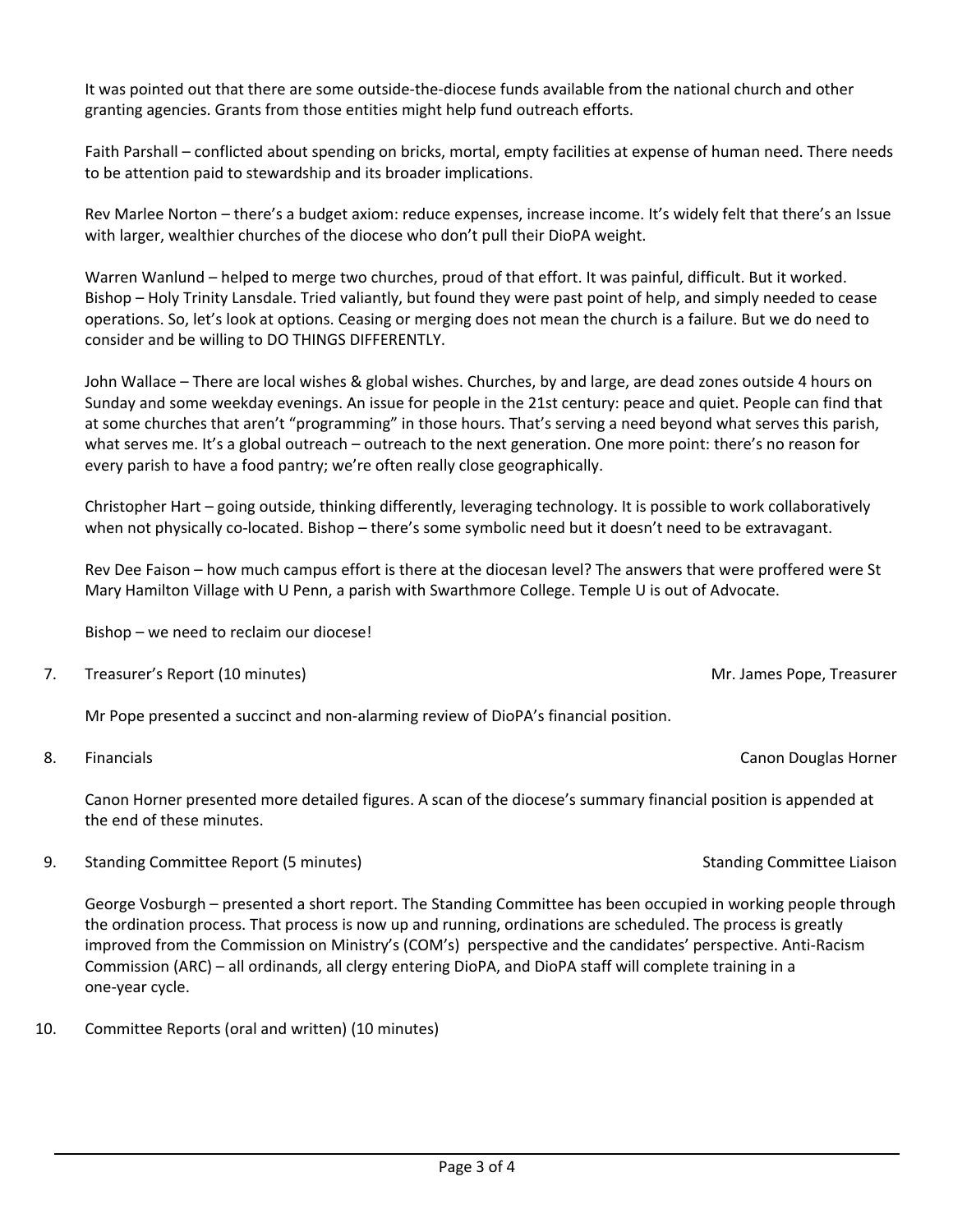#### 11. Old business

Anti-Gun Violence Commission (AGV) overview, budget, plans Review Rev Canon Sarah Hedgis

AGV is now a Commission, no longer a Committee. This violence touches all of us, every week. Two things to talk about today: bear witness to what we've seen the AGV doing; and the Year of Faithful Witness, a memorial to the lost. The size of the actual memorial varies by area and number over 5-year period. People find names of their families in the churchyard. Hosts expected to do some education, depending on their abilities. E.g., at St Christopher's, changed exhibit because of local needs. Worked well, led to partnership with other religious institutions. Rev Dee Faison works on recruiting new members. At present, many clergy on the Commission; need lay members. E.g., field hockey game postponed because of threat of violence. Impact on those present. See handout, last page: calendar for Year of Faithful Witness. [A PDF of a scan of that page is appended after these minutes. JGB] Rev Karen Kaminskas – St Mary's Ardmore, just did a presentation, very moving. Rev Michelle Bullock – the Commission has available many resources. At present, restructuring into 8 different groups with a budget. Resource to be created: people's supper. See handout. Host parish. Meal, Conversation about gun violence. Rev Dr Mike Sowards – need to look at gun issues when renovating buildings. Elizabeth Swain – Church of the Advent is part of Chester County emergency response event. Rev Mariclair Partee Carlsen – 13 Apr at St Mary Hamilton village – can see their work on Faithful Witness.

Rev Sarah Hedgis – arrived late because of accident. She reminded members of Council that they should recognize – how anxiety-producing talk about gun violence in church can be. AGV – has a very broad spectrum. Need nuts and bolts issue approach – safety, locks, security, assault rifles, magazines. Key word is WITNESS – e.g., Mary at the tomb. Mary didn't understand, but knew she had to witness.

12. New business

Dave Dixon – Growth & Development grants. 3 years remaining. A list of those parishes awarded funding in the latest cycle was distributed. [A scanned copy PDF of that list is appended at the end of these minutes. JGB]

Dave asked the Bishop to speak about the new permanent committees at the retreat schedule for our next meeting. We need to get this going. An idea about having alternate members to Diocesan Council to increase lay participation was floated. We need data; the impression is that sometimes the laity are more consistent in attending Council meetings than the clergy members. Dave will collate info collected on signups.

#### 13. Schedule of next meeting  $\blacksquare$  and  $\blacksquare$  and  $\blacksquare$  are setting  $\blacksquare$  are setting  $\blacksquare$  are setting  $\blacksquare$

22 Jun 2019 – Church of St. James the Greater Bristol – 225 Walnut St – Bristol PA 19007-4940 – The Rev Marlee R. J. Norton

Note: At the Bishop's request, this meeting will be a retreat time for envisioning together.

- 14. Reflections (5 minutes)
- 15. Closing Prayer
- 12:07 PM

16. Adjournment The Rt. Rev. Daniel Gutiérrez

#### **\*\*A light lunch and onboarding for new members took place after adjournment of the meeting**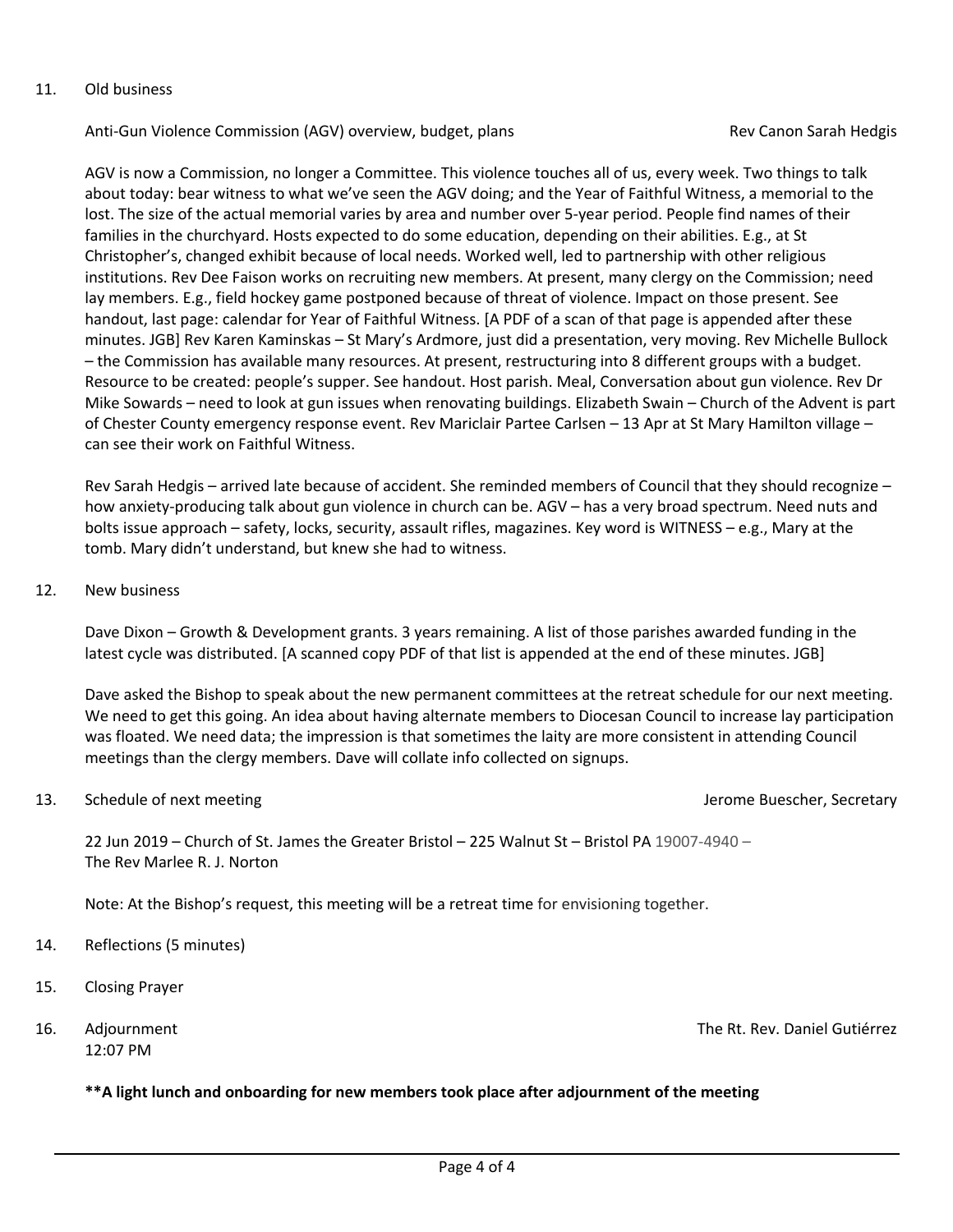Incorporation Update - Elizabeth Curtis Swain - March 23, 2019

# **Action Items for Diocesan Council**

The 235<sup>\*</sup> Convention adopted changes to the Canons submitted by the Incorporation Committee. This summarizes action items for Council prior to the 236<sup>th</sup> Convention arising from amendments to Canon 6, Diocesan Council, Section 6.2 Powers and Responsibilities. After the action items is the Timeline for Steps for Incorporation.

Section 6.2.6 Permanent Committees

Discuss and agree on Operating Statements for each Committee, using following

- suggested criteria:
	- o Build upon roles of existing committees
	- o Active voice, specific actionable steps
	- o Programs and missions within Diocese not parishes
	- o Operate within Diocese budget and canonical constraints no 'unfunded mandates'
	- o Meet fiduciary role of Diocese
	- o Decide involvement by Deaneries to develop collaborations among parishes
	- Identify members of each Committee from Council and whether need non-Council

### members

- o If need non-Council members, what is process to find and name such
- o Have member of Church House staff as liaison
- Discuss and agree on what action can be taken by each Permanent Committee [may vary
- by Committee] and what must be taken by full Council
- Discuss and agree on Permanent Committees' meeting process and reporting process to Council

#### Section 6.2.3

- 6.2.3.1 Council is to act as the "Convention between Conventions coordinating and  $\bullet$ furthering the programs and mission of the Diocese
	- o Understand what Council's role is, as Council or through Permanent Committees
- $6.2.3.2$  Council is to oversee and coordinate implementation of resolutions relating to programs and mission of the Diocese
	- Understand what Council's role is, as Council or through Permanent Committees
- 6.2.3.3 Council is to consider, enact and implement emergency resolutions on matters not reserved to the Board of Trustees or the Standing Committee and that Council determines cannot be held until next Convention
	- o Understand what Council's role is
- 6.2.3.4 Council reports annually to Convention concerning its activities and actions
	- o Council needs to report on the roles and responsibilities of each Permanent Committee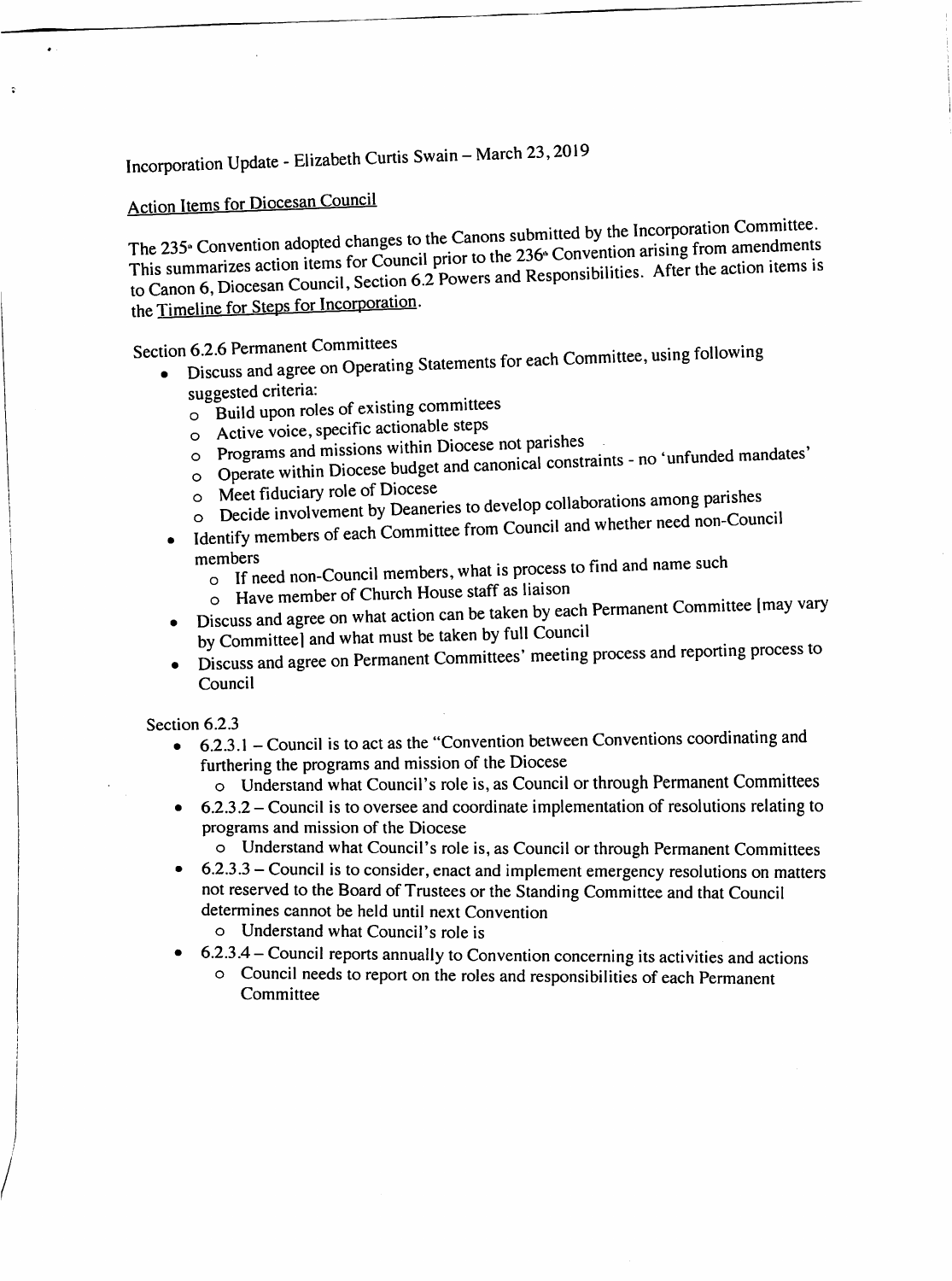#### Timeline for Steps for Incorporation

#### Pre-236<sup>\*</sup> Convention

- Nominations for Board of Trustees membership
	- o Seek candidates meeting criteria of Canon 26.1.5
- Incorporation Committee review Due Diligence Checklist to identify, if any, additional changes to Canons to ensure smooth implementation post incorporation
- Diocesan Council prepare report to Convention describing implementation of Canon 6.2.6

236<sup>th</sup> Convention – November 2019

- Final vote on changes required to Article VIII of the Constitution relating to Standing Committee
- Election of 9 members of Board of Trustees  $-3$  clergy, 6 lay [Canon 26.1.1] for term of three years [Canon 26.1.2] with terms staggered [Canon 26.1.4]
- Announcement of 3 members of Board of Trustees appointed by Bishop to serve term of three years [Canon  $26.1.1$ ,  $26.1.2$ ]

Post-236<sup>\*</sup> Convention

- Commencement of legal, financial, tax, human resources and business steps to effect incorporation and transition as required by applicable Pennsylvania and federal statutes and by Canons – Legal and Finance teams with Church House staff for as required by Due Diligence Checklist
- Board of Trustees first meeting to organize and commence operations [Canon 26.2]
- Board of Trustees appoint members of Finance Committee [Canon 26.2.4]
- Finance Committee first meeting to organize and commence operations [Canon 26.4]
- Diocesan Council first meeting to organize and commence operations [Canon 6.2.3]
- Standing Committee membership remain fixed at 10 with reduction to 8 effected by no election at 237<sup>®</sup> Convention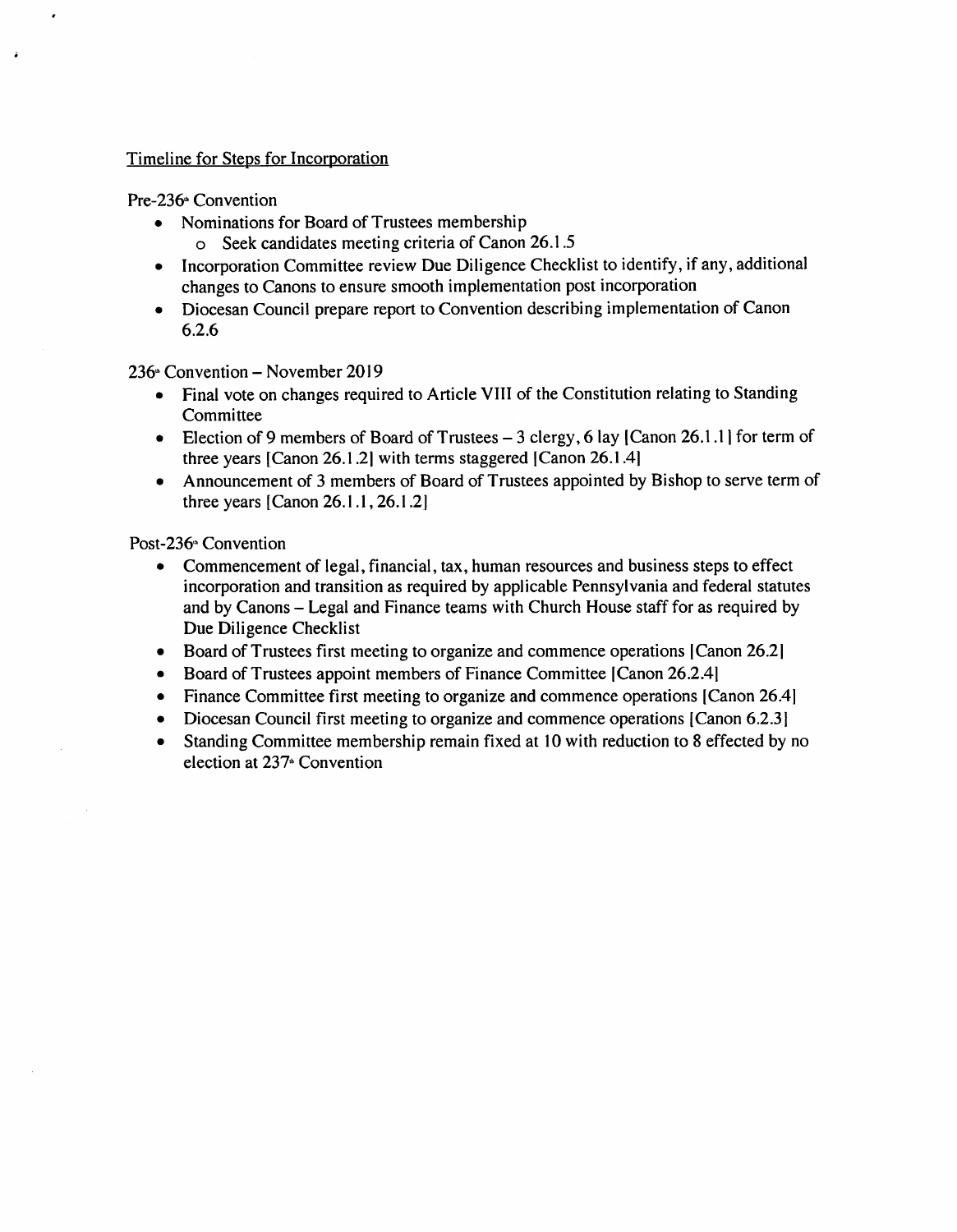### **Episcopal Diocese of Pennsyvania Statement of Financial Position February 28, 2019**

#### **Assets**

 $\bullet$ 

 $\langle \cdot \rangle$ 

| Cash                                           | \$<br>1,975,723  | <b>Cash Detail</b>             |                 |
|------------------------------------------------|------------------|--------------------------------|-----------------|
| <b>Contributions Receivable</b>                |                  |                                |                 |
| <b>Pledges</b>                                 | 314,447          | <b>Bishop's Discretionary</b>  | \$<br>7,339     |
| <b>Other</b>                                   |                  | <b>Designated Funds</b>        | 1,302,179       |
| <b>Assessments Receivable</b>                  | 1,654,131        | <b>TD Payroll Account</b>      |                 |
| <b>Other Receivables</b>                       | 152,674          | <b>Church House Operating</b>  | 437,788         |
| <b>Prepaid Expenses</b>                        | 5,358            | <b>Closed Churches</b>         | 5,437           |
| Investments                                    | 63,515,632       | <b>Nunns Operating Account</b> | 222,730         |
| <b>Real Estate Held for Sale</b>               |                  | Petty Cash                     | 250             |
| <b>Loans Receivable</b>                        | 946,491          | <b>Total Cash</b>              | 1,975,723<br>-S |
| <b>Property and Equipment, Net</b>             | 6,632,503        |                                |                 |
| <b>Beneficial Interest in Perpetual Trusts</b> | 4,425,956        |                                |                 |
| <b>Total Assets</b>                            | 79,622,915       |                                |                 |
| <b>Liabilities</b>                             |                  |                                |                 |
| <b>Accounts Payable and Accrued Expenses</b>   | \$<br>157,910    |                                |                 |
| <b>Post- Retirement Benefit Obligation</b>     | 3,850,000        |                                |                 |
| <b>Total Liabilities</b>                       | \$<br>4,007,910  |                                |                 |
| <b>Net Assets</b>                              | 75,615,005       |                                |                 |
| <b>Total Liabilities and Net Assets</b>        | \$<br>79,622,915 |                                |                 |

 $\sim$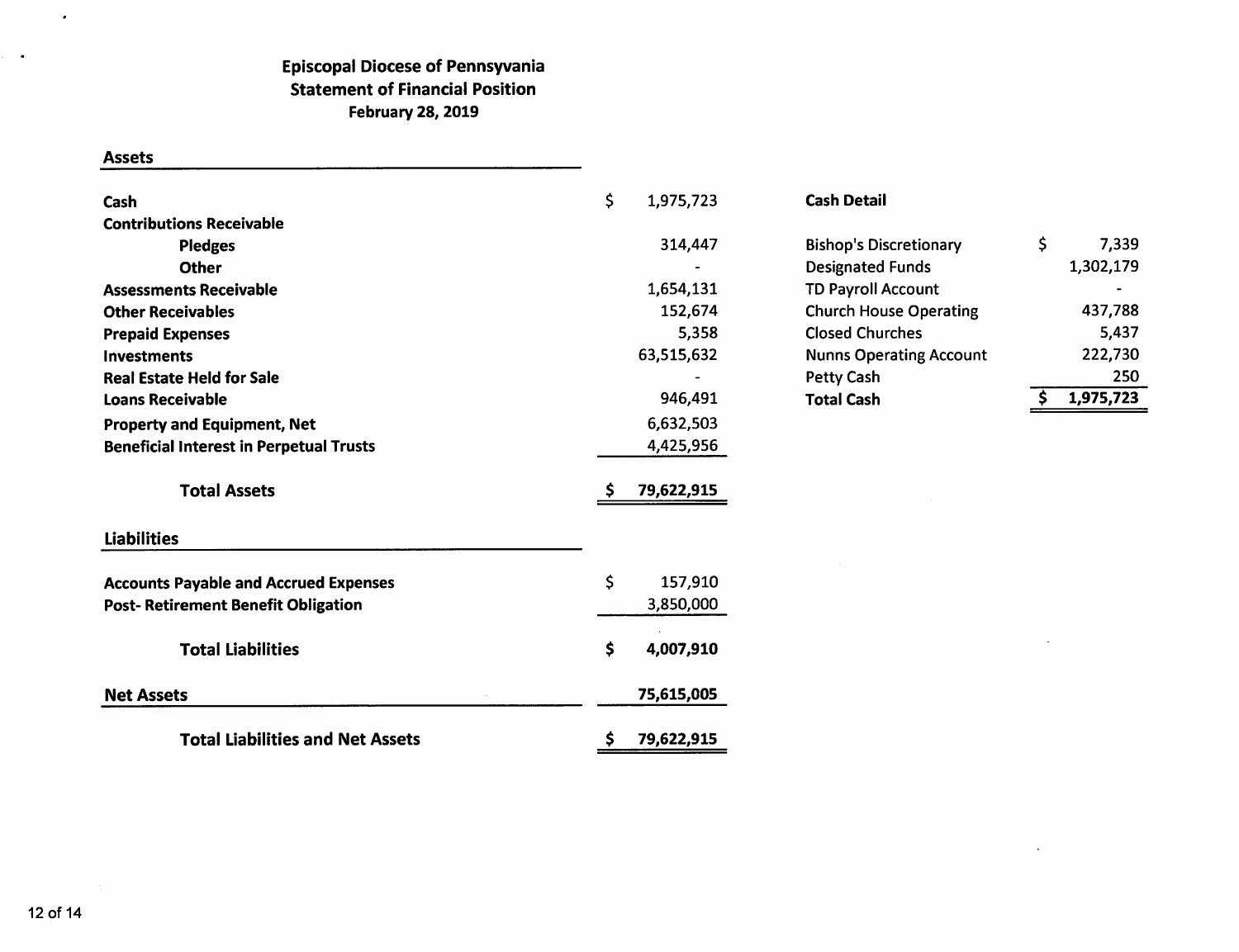## **Calendar for Year of Faithful Witness:**

| Month                           | Congregation                                  | Deanery             |  |
|---------------------------------|-----------------------------------------------|---------------------|--|
| St. Peter's Glenside            |                                               | Montgomery          |  |
| September                       | <b>Church of the Good Samaritan</b>           | Brandywine          |  |
|                                 | <b>Incarnation Holy Sacrament</b>             | Delaware            |  |
| October                         | <b>St. Thomas Whitemarsh</b>                  |                     |  |
|                                 | Philadelphia Episcopal Cathedral              | Schuylkill          |  |
| <sup>l</sup> November           | St. Peter's Church Phoenixville               | <b>Valley Forge</b> |  |
| December                        | <b>REST</b>                                   |                     |  |
| January                         | St. Christopher's Gladwyne                    | Merion              |  |
| February<br>St. Asaph's         |                                               | Merion              |  |
| St. Peter's 3rd & Pine<br>March |                                               | Southwark           |  |
| April                           | <b>Trinity Buckingham</b>                     | <b>Bucks</b>        |  |
|                                 | <b>St. Thomas Overbrook</b>                   | Schuylkill          |  |
| May                             | <b>St. Mary's Chester</b>                     | Delaware            |  |
| June                            | St. Luke & the Epiphany                       | Southwark           |  |
| July                            | <b>REST</b>                                   |                     |  |
| August                          | <b>REST</b>                                   |                     |  |
| September                       | St. Mary's Cathedral Road                     | Wissahickon         |  |
| October                         | St. Anne's Abbington                          |                     |  |
| November                        | Schuylkill<br><b>Schuylkill Congregations</b> |                     |  |

**The of Aberma's**